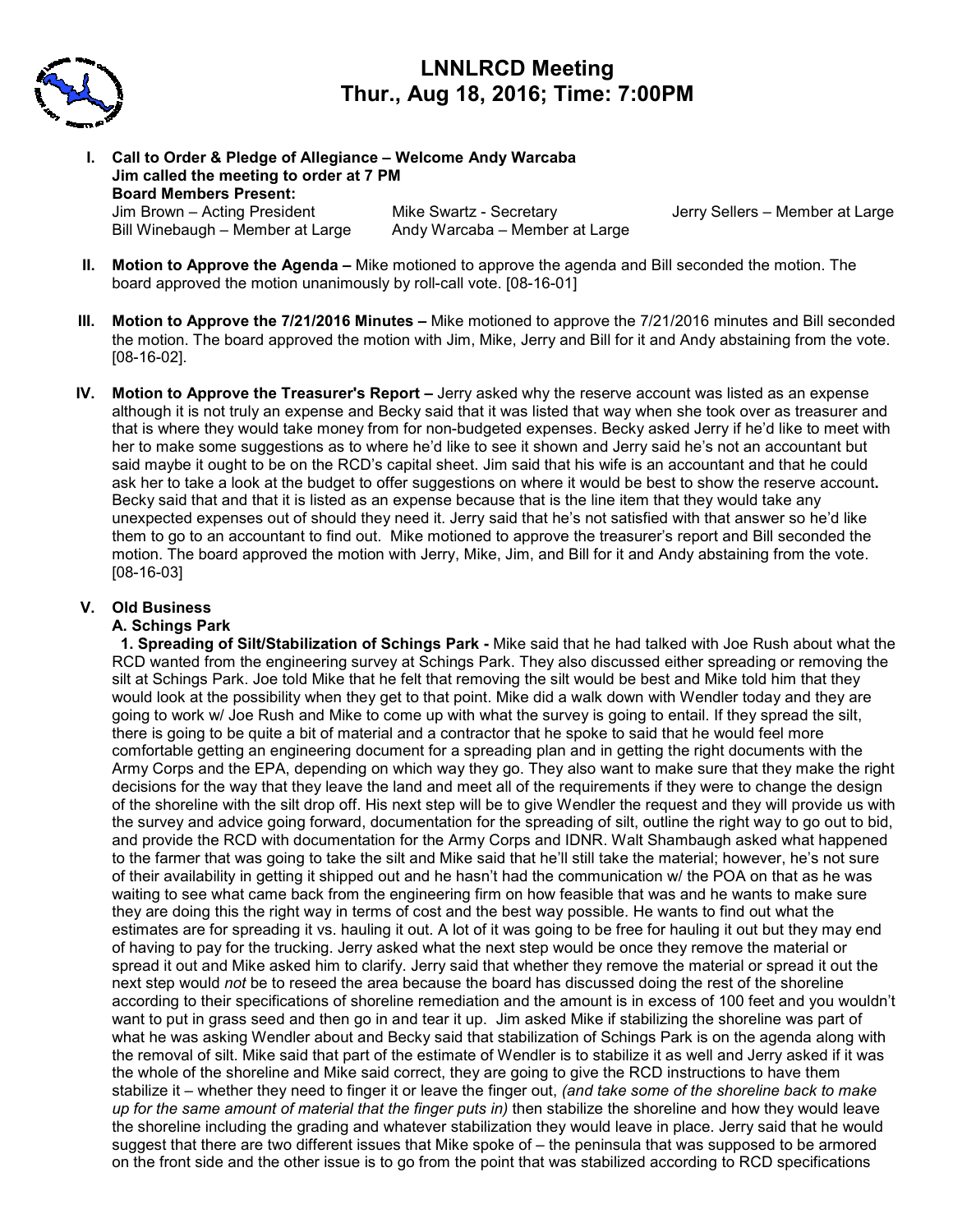and do the rest of the shore all of the way down toward the lake. Jerry asked Becky whether \$20-25 a lineal foot was accurate for a cost to stabilize the shoreline per the SOP and Becky said that that estimate was low. He asked how much shoreline was on Schings Park and Becky said about 1,100. Jerry said that if they stabilized 1,100 ft. of shoreline at \$30 a lineal ft. it would cost about \$33,000 to stabilize all of Schings Park. Jerry said that they don't need Wendler to give them a specification on how to stabilize the shoreline as the RCD already has one and Mike said that Jerry had him talk to Joe Rush (about the project) and Joe's specific request was to get an engineering evaluation of how we are going to do it do that we don't have any issues with the Army Corps or EPA. Jerry said that they won't have any issues with the Army Corps to do what the RCD has been doing for years. Jim asked where this was going and Mike agreed and added that it sounded like Jerry may want to take on the project and Jerry said no, he doesn't want to have anything to do with it, he's just pointing things out. Mike said that it sounds like Jerry has more experience than he does and he knows the ins and outs and Jerry said "Why don't you make notes and take some of what I'm saying to you to heart." Mike said that from the last meeting they are at the place they are at right now because he stopped proceeding ahead and got Joe involved before he could even go to Wendler Engineering based on Jerry's advice so he *is* taking Jerry's advice. Jerry said that based on last month's minutes, Joe Rush said he didn't want to touch the project with a 10 ft. pole unless an engineering firm got involved and Jerry said that he agrees with that in terms of an engineering firm getting involved in armoring the peninsula and telling us whether we can put more stuff out in there and remove stuff but for the 1,100 ft. of shoreline there is a specification that tells you how to do it so Wendler doesn't have to be involved in that. Mike said that is one part (*of the project*) and that is fine and he is not really worried about the armoring of the shoreline because most of the shoreline armoring will probably stay as it is and the spreading of silt would not go up to the shoreline level and they will not end of paying \$30,000 to armor the entire shoreline. Jerry said that you don't armor the shoreline to keep the silt from entering the lake, you armor the shoreline to keep the water from eroding the shoreline – Mike agreed with Jerry and said if there is no rock shoreline that needs riprapping now, why would they need to reinforce it? Jerry said he was just saying that the RCD would like to be the first in line to follow their specifications for shoreline stabilization and Mike said that he is sure that the RCD would follow their specifications for that. Jerry said that he just wants to make sure that if they do any shoreline stabilization that they do it prior to any grading and seeding of the property. Jerry requested that Joe Rush be invited to one of the RCD meetings as his name is brought up a lot and Jim said that he was invited to tonight's meeting but couldn't make it as he was tied up with reports. Jerry asked if the matter hasn't been discussed with the POA on the roads and Mike said he hasn't discussed it with them. Jerry said that it doesn't make any difference how they do it, they are going to have heavy equipment and the RCD and POA need to come to some sort of an agreement on it. Mike said that as far as he knows from talking to Charlie, whenever they needed to do something that involved heavy equipment, they would make sure that they did it in the right fashion. Charlie said they already have the agreement that they laid out and that's the way it will go and as soon as they try to travel something across that bridge – guess what – and Mike said he wouldn't dare because it's in the contract that he gave to him and he recalls at the last meeting that they had, Charlie said to give him a call *(when they want to do anything)* and he said he'd give him a call. Jerry said he just wants to make sure that's done. Andy asked if that meant that it was going to be removed vs. spreading and Mike said no, he still wants to make sure that they do whatever is most cost effective before they move forward. Jerry said that there was a consensus of opinion that the soil, if they were to spread it, it would not support grass and Kennay said that he would have to mix it with good soil because it was dead soil. Mike said that they had a survey done on the soil by a lab and it was actually found to be very fertile material and that is part of the reason that the farmers wanted it. Andy asked if they are trying to find remedies because something wasn't done right the first time and Mike said that they made the decision two years ago to move forward with a dredging plan. Dredging is typically very expensive and so they decided to do a small area so that they would do right by the taxpayers. From that small amount, they were going to draw a conclusion on what it would cost to do it in small steps. Unfortunately, they weren't very good at communicating with the right people all the way around. For example, the POA was not aware that they were going to be doing this and there was a discussion about not being able to use the bridge and roads because there was a fear that they might damage the roads with removal of the silt using trucks. They had a farmer in the community that was willing to take the material for free and the RCD was very happy to find that out because otherwise, it would have cost the RCD in the 10's of thousands to remove the material. So we would have had the silt removed for basically the cost of renting a backhoe but they couldn't get any further because of the inability to use the roads and coming together (with the POA) for that. There's been a lot of discussion since on whether they want to or can spread it or truck it out. Right now the farmers aren't able to take the material because their planting and when they looked into spreading the material, contractors that they talked to said that they didn't want to do anything without a professional spreading plan. They also need a professional opinion on changing the shoreline of the lake because when they did the dredging in the lake they created a 25' jet of land into the lake *(and if they are going to keep the finger that was created for future dredging, they will need to stabilize it and compensate somewhere else for the material that was put there)* and that is where they are at right now.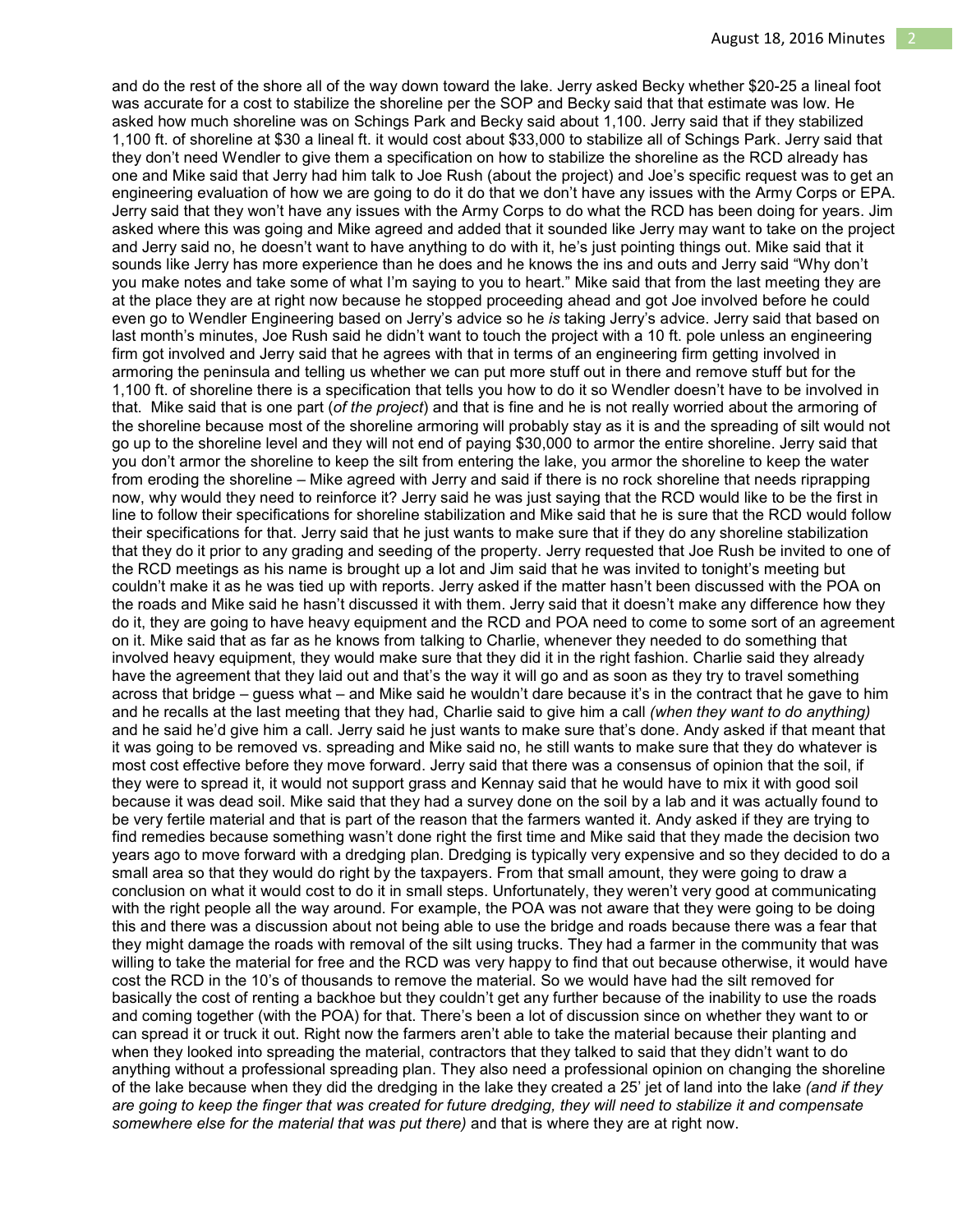**B. Obtaining a New Lawyer –** Jim motioned to hire Tim Zollinger with Ward, Murray, Pace & Johnson, P.C. to represent the RCD in civil matters on a case by case basis. Jerry seconded the motion and the board approved the motion unanimously by roll-call vote. [08-16-04]

**C. Tentative Town Hall Meeting October 22nd –** Someone asked what the agenda was for the town hall meeting and Jim said that he hasn't come up with an agenda yet – one of the original topics was whether the community wanted a snack shop in the LCC or not, second it would be a open to ideas from the community for the RCD and third, Rebecca Olson and Joe Rush of the CCWP thought it would be a good venue for a presentation to the community on what the RCD and CCWP have accomplished in improving Lost Lake and the Clear Creek Watershed. It is still in the development stage and he is open to input from the community. **Tabled** 

**D. Security Contract –** Mike had a conversation w/ Sue Hill regarding what the security officers would need to provide security to RCD properties. He has not had good communication with our own insurance company agent since he discussed it with her last month in which the agent had said that in order to provide liability insurance coverage on them they would have to draft a document like a resolution or an amendment to our ordinance, with the help of a lawyer, in which we would adopt some of the POA's by-laws when they patrol our property. Based on that recommendation, Mike thought it would be better if officers provided their own insurance and the RCD would add the cost of them providing their own insurance on to the security contract. Mike explained that to Sue and Sue said that the officers have looked into obtaining their own personal insurance and were told that they would need to use a broker - that is the process that they are going to do and Sue doesn't have figures on that yet but as soon as she does, she thinks that Mike should meet with the officers. Another proposal that they thought of was to sit down and write up a contract making the security officers part-time employees of the RCD, which then they would be covered under the torte immunity. Sue said that they are willing to look at different options and thought that it would be best to have the two insurance companies (the RCD's and the POA's) talk it out but their agent has been unsuccessful in contacting the RCD's agent. Jerry said that maybe the RCD should look at getting a new insurance company if the current one isn't providing good service. Jim said that the insurance policy that they had with Grant Bullis was over \$8,000 and the current policy that they have with Rochelle Insurance costs about \$5,000 which was probably why they moved to the other company. Discussion ensued on the security incidents that have taken place recently at the N. Beach.

**E. Turn Around at North Beach -** Jim got a preliminary estimate of \$1,600 for pothole repair from Herbig and \$6,323 for tar and chip from Civil. Jim asked about where the cut-off line is for the road belonging to the POA and the RCD turnaround and said that he could have it surveyed if they'd like. Discussion ensued about getting the road and turnaround repaired. Jim asked Charlie when Civil would be completing the chip and seal on POA property and Charlie said that they are supposed to get Timber Trail finished the last week in August. **Tabled** 

#### **VI. New Business**

**A. Motion to Elect Officers –** Jim motioned to elect himself as president and Bill Winebaugh as vice-president and Andy seconded the motion. The board approved the motion unanimously by roll-call vote. [08-16-05] Tom Clarey asked if they ever resolved the issue of whether the treasurer was an officer of the RCD vs. an appointment – had that been clarified in the charter of the RCD. Jim said that he didn't know that it was a question. Tom said that two months ago he was at a meeting and Becky indicated that she was the treasurer and Jerry had pointed out that the treasurer was an officer position and it was going to be discussed at the next (July) meeting. Tom wasn't at that meeting so that is why he was asking. Jim said that according to the statute the treasurer and secretary can both be hired employees and be officers. Tom asked if that was the statute that the RCD is governed under and Becky responded that it was outlined in the Illinois statute that the RCD is formed under and or ordinance also states that it can be an employee. Jerry asked Becky to send him that particular paragraph that she just referenced.

**B. Motion to Approve the FY2016-2017 Tax Levy –** (see attached) Jim motioned to approve the FY2016-2017 Tax Levy and Jerry seconded the motion. The board approved the motion unanimously by roll-call vote. [08-16- 06]

#### **VII. Director Reports**

**A. Jim Brown –** Wash Shoreline Improvement Request – The Wash' are planning to hire Bob Schulze do the work and they requested a variance to the riprap SOP for shoreline stabilization because they wanted to use the same size (RR3) rock as the SOP but not state approved rock. Jim showed Joe Rush the plan that the Wash' provided and Joe said it was good. Jim motioned to accept the Wash shoreline improvement request w/ a variance to allow RR3 rock that is not state-approved while otherwise following the RCD's SOP for riprap, with the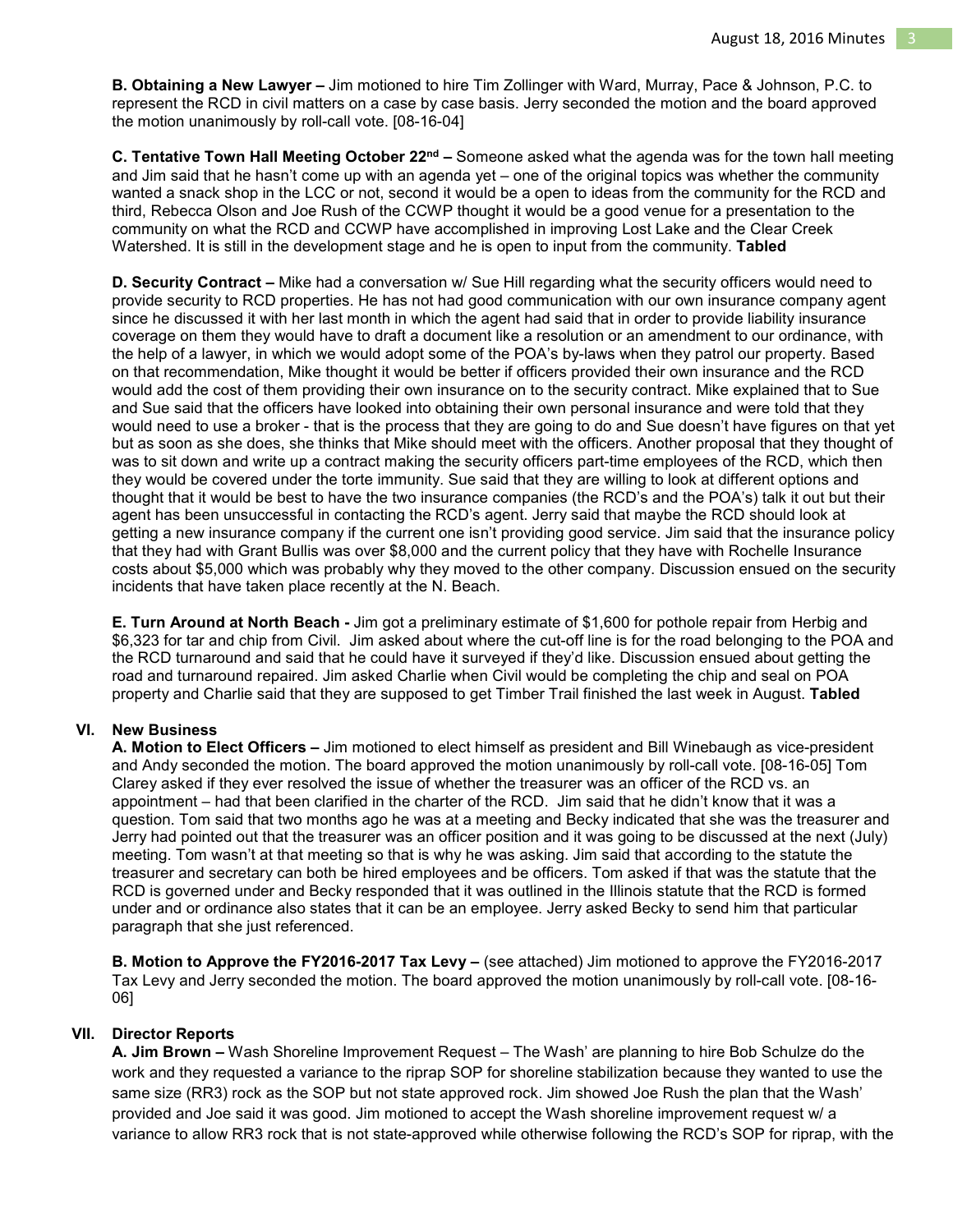understanding that there will be no financial subsidy offered to the Wash's due to the variance. Andy seconded the motion and the board approved the motion unanimously by roll-call vote. [08-16-07]

**B. Mike Swartz –** Per Jerry's request last month to look into other avenues to invest part of the RCD money that is currently in their money market account, Mike directed Becky to contact a financial advisor at Midland States Bank where the RCD does business and she spoke to Ken Boone who said that because of the restrictions that the RCD has to follow due to being a government body, they can only invest in low-yield options that would end up netting the RCD about the same amount after their advisor fee is taken as they earn in interest on their money market so Mike felt that it was best that they keep it in the money market as it is more liquid.

**C. Jerry Sellers – Using Woodchips to Filter Effluent from Farm Fields -** Cheryl Wash sent Becky and article that she then forwarded to the board and cc'd Joe Rush on regarding using woodchips or corn cobs and the microbes that are in those to filter effluent that is coming off of farm fields. In reviewing the article Jerry felt that it was a very cost-effective and efficient (about 15-90%) way to get the nitrogen out of the effluent. Jerry is hoping that the CCWP brings it up at their next meeting to see if local farmers would be interested in doing it. Tom asked how they would contain the woodchips to keep them from floating downstream if they got a significant rain event and Jim said that he understood that the woodchips would be contained in a mesh or something. Roger Asplund asked whether the RCD was in contact with the Nachusa Grasslands as a majority of the immediate watershed flows through the grasslands before it enters the lake. Jerry said that yes, they are in contact with Bill Kleiman and he is a part of the CCWP.

**Beaver abatement –** Jerry said that RCD has paid Kevin Christensen \$3,588 between 2008-2013 to trap and remove beaver on RCD property. Ron Fredrick is heading this up in place of his son, Steve. Ron explained the new terms that Kevin quoted to him: \$300 to be paid up front for initial set up of traps and \$200 per beaver caught. Kevin will be providing the RCD with a certificate of insurance policy. Ron described the beaver activity that has been reported and what might happen if they don't take care of them. If Kevin uses his own boat then he would charge \$300 per capture vs. the \$200 per capture if he uses the RCD's boat. Ron asked the board if they want to hire Kevin to trap the beaver and what if they are going to get the boat motor fixed. Ron said that in the past Kevin would show the beaver that he caught. Andy asked if Kevin guarantees results and Ron recommended that they put something that addresses in the contract; for example, to continue trapping until they are all gone. Jerry said that if Ron wants to work with Kevin to come up with a contract and if he gets his insurance cleared up, that is great; otherwise, if Ron doesn't want to do that then he will try to deal with him because he agrees that a contract would be a good idea. Ron asked if the board wants the beaver removed and Jerry said that yes, they want the beaver removed and he asked the rest of the board and they agreed. Frank Durkin talked about what he did when he was wildlife manager – he would go out every time that Kevin would go out to trap and they would contact the property owners to get permission to trap beaver on their property and he was out there, shoulder to shoulder w/ Kevin setting the traps. Frank knew what was being caught and would verify the bills that were submitted to the RCD. Ron said that he will contact Kevin and tell him to get a proposal to Becky. Jim asked about the boat motor and Mike said that he will be looking at getting it repaired or replaced.

**Burn Pile** – Jerry was unable to get ahold of Ken Oltmanns to get costs on having him manage the burn pile if the RCD were to open it up once or twice a year.

**Concrete Work on the Dam** – Jerry was going to have Oltmanns looked at the overflow tubes on the dam to get an estimate on concrete work but hasn't heard back from him.

**Burning on 17 Acres** – Ken looked at the pile on the 17 acres and said he would burn it off but Jerry hasn't heard anything back on that either so he's asked Shawn to burn it off.

**Flagg Rd**. **Silt Basin** – Ken Oltmanns brush hogged the silt basin and fixed the gate on it.

**Boat Round Up** – Becky is done with the Dam and finishing up w the Park Drive Park and will start on the east side.

**Shad Problem on the Lake** – Jerry talked to a gentleman who caught a 16" shad out of the lake and regularly pulls out 5 gallon buckets full of 12" shad. Jerry said it is becoming a problem that needs to be addressed.

**D. Bill Winebaugh –** Bill volunteered to be the new security liaison. Mike said he'd be fine with Bill taking that on and he'll give Sue his contact information.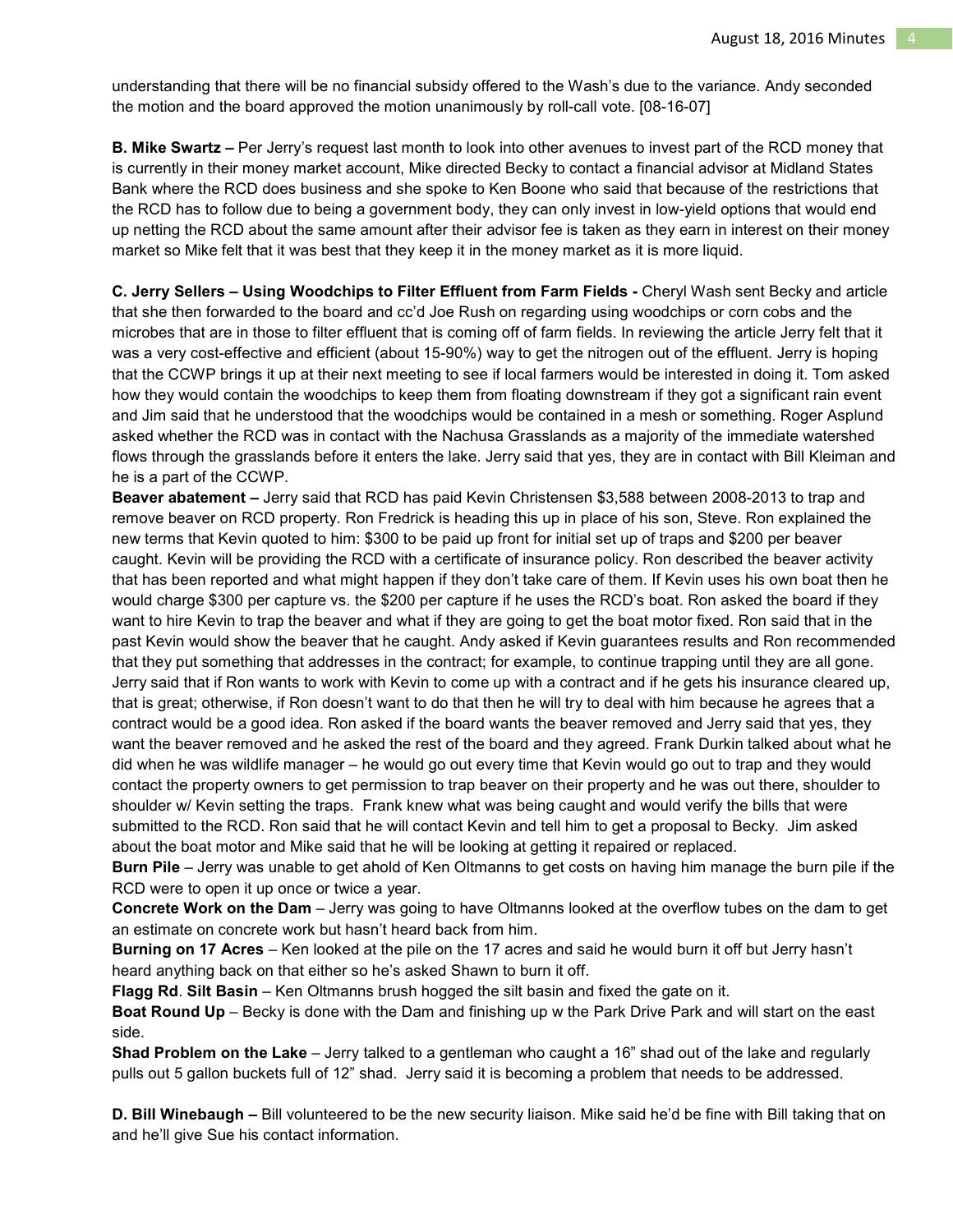## **E. Andy Warcaba –** No Report

**VIII. Guest Comments** (moved from the end of the meeting to just before the executive session) **Sue Hill –** Sue said that the Senior Focus is hosting a concert on September  $7<sup>th</sup>$  at East Side Park and was wondering if they could switch it to the LCC and rent it at the \$25 an hour rate.

**Dave Stewart –** David suggested that if they formed a committee on Schings Park to iron out a lot of the issues on the Silt Basin and bring a recommendation to the board then the meeting move along more quickly. Mike agreed that it would be good idea and said he would love that and he could try to come up with a request at the next meeting for volunteers to head up a committee since only 1 or 2 board members would be able to be on that committee to avoid being a quorum.

**Roger Asplund** – Roger asked what the individuals of the board plan to do with some of the pressing issues that are affecting the RCD. Mike said that they are trying to get back on track with the silt removal that they've had, possibly changing gears from what the previous administration had. Mike said that in terms of dredging and silt removal, they do have a dredging plan in place but they don't have the funds to go after it full force. They'd like to get a professional assessment of the lake so that they can make long term plans on how they want to remove the silt. Jerry added that they want to address some of the deferred maintenance items whether they be parking lots, the turnaround at N. beach, fixing the boat motor, addressing items at the LCC, general sprucing up of the properties and reinstating security. Jim said that a lot of things were put off in the name of building up a fund for dredging and not doing anything else and he disagrees with that – they have assets to maintain besides the lake and they are working on that to get it taken care of. Andy asked if they had a long term plan and Mike said that they had a dredging plan but haven't deviated much outside of that as they were focused on the fact that they lost a good portion of their tax revenue over the past few years so they tried cutting other costs. Roger had contemplated applying for the open board position but then didn't submit his application when he found that Andy had applied – he would be willing to help out on a committee if they form one. Jim said that he's hoping to develop another group of volunteers at the town hall meeting that they want to have.

**Sue Hill** – at Lake Carroll they check fishing licenses and creel limits and she's been told that they can't do that and she asked why and said she would look into it.

**Tom Clarey** – Tom said that they could put him down as a volunteer.

- **IX. Motion to Recess into Executive Session to Discuss Personnel Performance & Compensation (5 ILCS 120/2(c)(1) -** Jim motioned to adjourn the meeting at 9:11PM to go into executive session to Discuss Personnel Performance & Compensation (5 ILCS 120/2(c)(1) and Mike seconded the motion. The board approved the motion unanimously by roll-call vote. [08-16-08]
- **X. Reconvene Meeting** Jerry left the meeting at 9:25PM. Mike motioned to reconvene the meeting at 9:27PM and Bill seconded the motion. The board approved the motion unanimously by roll-call vote. [08-16-09]
- **XI. Motion to Approve Personnel Wage Increase** Mike motioned to accept an increase in Becky Breckenfelder's hourly wage compensation and Bill seconded the motion. The board approved the motion unanimously by roll-call vote. [08-16-10]
- **XII. Motion to Adjourn** Andy motioned to adjourn the meeting at 9:29PM and Mike seconded the motion. The board approved the motion unanimously by roll-call vote. [08-16-11]

#### **8/18/2016 Motion List**

1. Mike motioned to approve the agenda and Bill seconded the motion. The board approved the motion unanimously by roll-call vote. [08-16-01]

2. Mike motioned to approve the 7/21/2016 minutes and Bill seconded the motion. The board approved the motion with Jim, Mike, Jerry and Bill for it and Andy abstaining from the vote. [08-16-02].

3. Mike motioned to approve the treasurer's report and Bill seconded the motion. The board approved the motion with Jerry, Mike, Jim, and Bill for it and Andy abstaining from the vote. [08-16-03]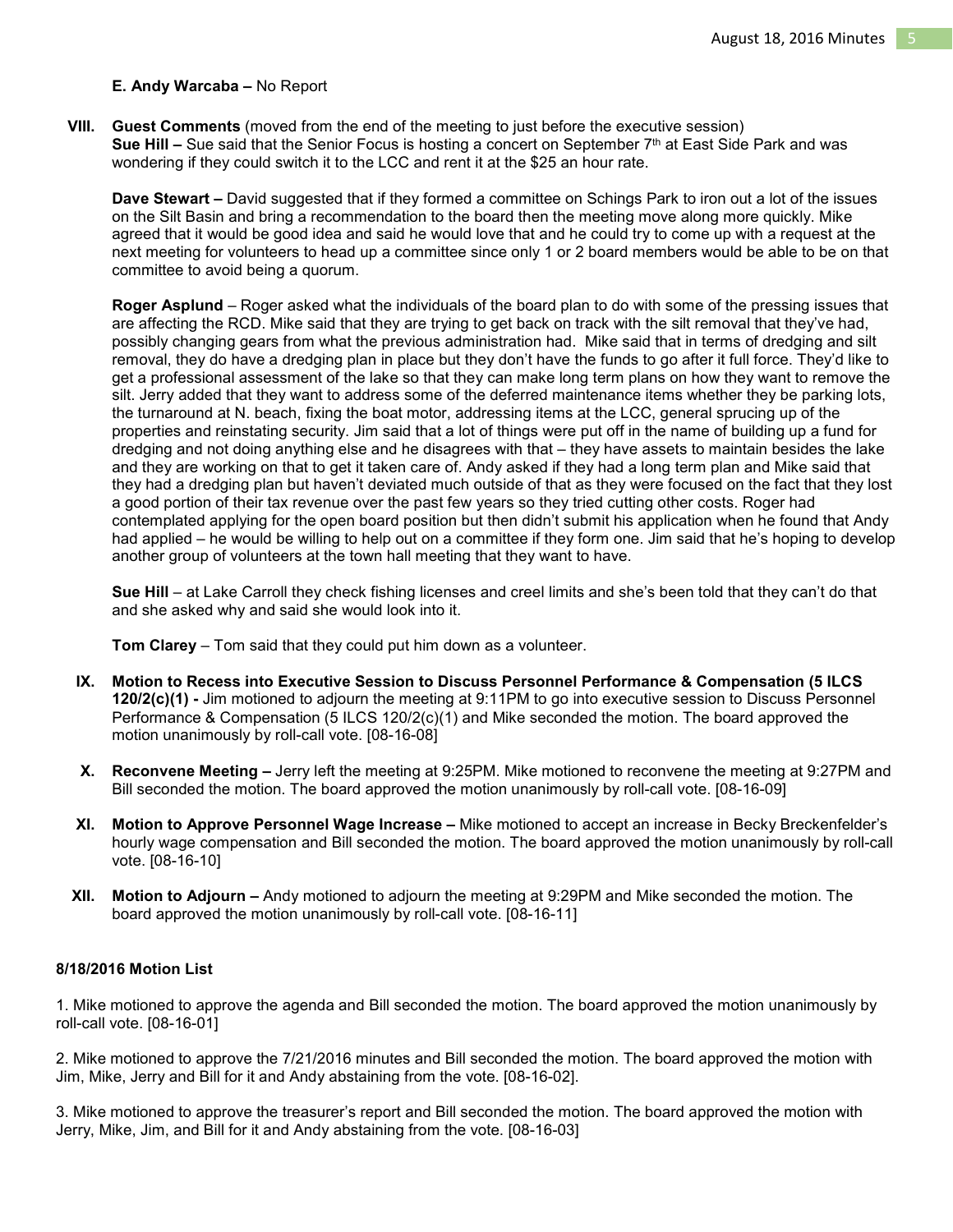4. Jim motioned to hire Tim Zollinger with Ward, Murray, Pace & Johnson, P.C. to represent the RCD in civil matters on a case by case basis. Jerry seconded the motion and the board approved the motion unanimously by roll-call vote. [08-16- 04]

5. Jim motioned to elect himself as president and Bill Winebaugh as vice-president and Andy seconded the motion. The board approved the motion unanimously by roll-call vote. [08-16-05]

6. Jim motioned to approve the FY2016-2017 Tax Levy and Jerry seconded the motion. The board approved the motion unanimously by roll-call vote. [08-16-06]

7. Jim motioned to accept the Wash shoreline improvement request w/ a variance to allow RR3 rock that is not stateapproved while otherwise following the RCD's SOP for riprap, with the understanding that there will be no financial subsidy offered to the Wash's due to the variance. Andy seconded the motion and the board approved the motion unanimously by roll-call vote. [08-16-07]

8. **-** Jim motioned to adjourn the meeting at 9:11PM to go into executive session to Discuss Personnel Performance & Compensation (5 ILCS 120/2(c)(1) and Mike seconded the motion. The board approved the motion unanimously by rollcall vote. [08-16-08]

9. Jerry left the meeting at 9:25PM. Mike motioned to reconvene the meeting at 9:27PM and Bill seconded the motion. The board approved the motion unanimously by roll-call vote. [08-16-09]

10. Mike motioned to accept an increase in Becky Breckenfelder's hourly wage compensation and Bill seconded the motion. The board approved the motion unanimously by roll-call vote. [08-16-10]

11. Andy motioned to adjourn the meeting at 9:29PM and Mike seconded the motion. The board approved the motion unanimously by roll-call vote. [08-16-11]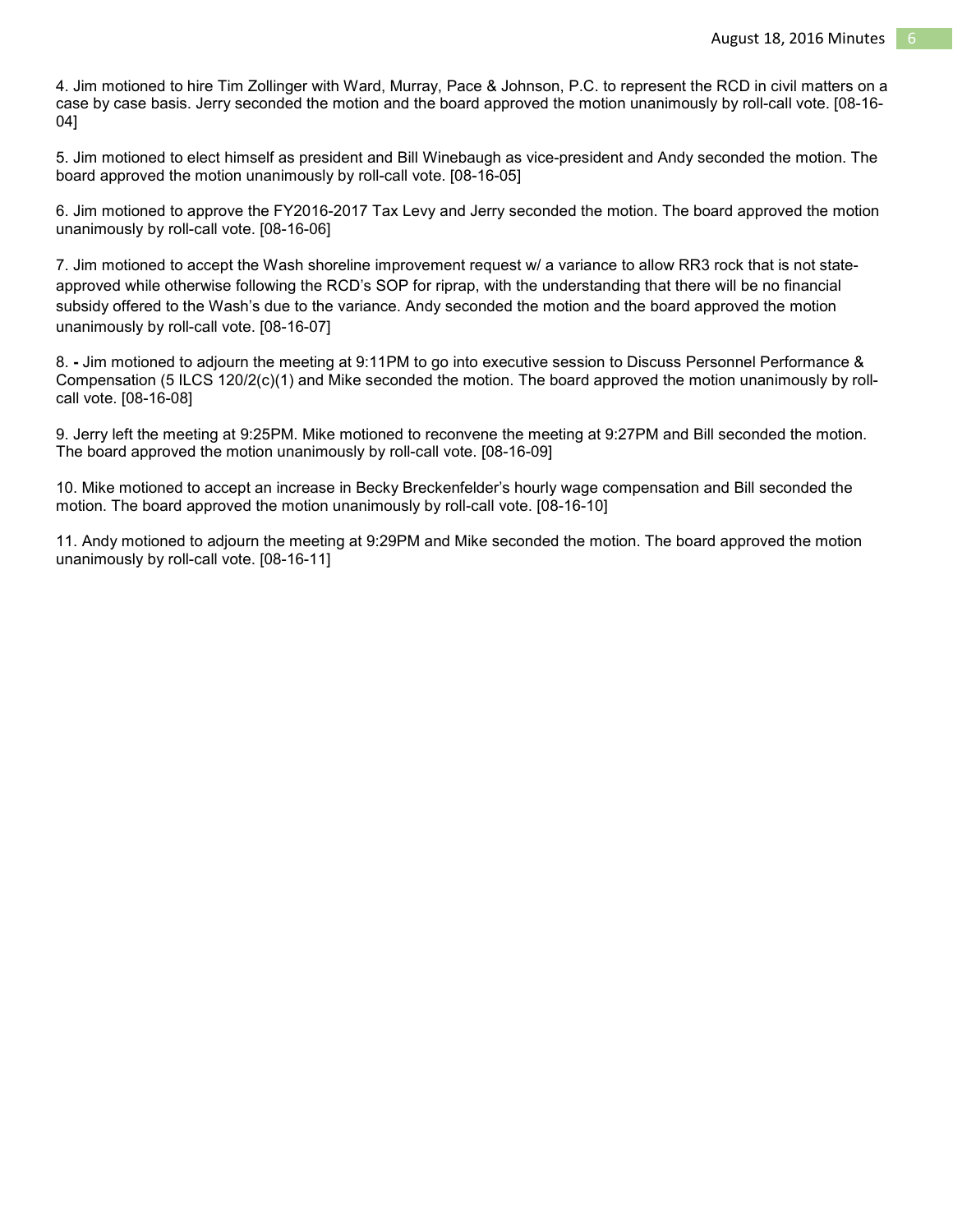Attachment 1, Page 1 of 3

# **AN ORDINANCE LEVYING THE TAXES OF THE LOST NATION-NEW LANDING RIVER CONSERVANCY DISTRICT OF ILLINOIS FOR THE FISCAL YEAR BEGINNING MAY 1, 2016 AND ENDING APRIL 30, 2017**

 WHEREAS, on the 23th of June, 2016, the Board of Trustees, of the LOST NATION / NEW LANDING RIVER CONSERVANCY DISTRICT OF ILLINOIS, Ogle County, Illinois, passed the Annual Appropriation Ordinance of said District for the fiscal year beginning May 1, 2016, and ending April 30, 2017, and upon said date, the said Ordinance was duly signed and approved by the President of the Board of Trustees of said District, and signed by the Secretary of said Board of Trustees; thereafter on the 19th day of July, 2016, said Ordinance was duly published in the Dixon Telegraph Newspaper being a newspaper within the general circulation in said River Conservancy District.

 BE IT ORDAINED, by the Board of Trustees of the LOST NATION / NEW LANDING RIVER CONSERVANCY DISTRICT OF ILLINOIS, Ogle County, Illinois

**SECTION 1:** That the sum of ONE HUNDRED THIRTY FOUR THOUSAND EIGHT HUNDRED FORTY TWO DOLLARS (134,842.00) be, and the same is hereby assessed and levied from and against all taxable property within the limits of said LOST NATION - NEW LANDING RIVER CONSERVANCY DISTRICT OF ILLINOIS, as the same is assessed and equalized for State and County purposes for the current fiscal year of said River Conservancy District commencing May 1, 2016, and ending April 30, 2017, and to be applied in liquidation of the appropriations heretofore made by Ordinance adopted by the Board of Trustees of said River Conservancy District at a meeting thereof regularly convened and held on June 23, 2016, and duly published as provided by law; the various objects and purposes, for which said appropriations were heretofore made, are set forth under column entitled "Appropriated" and the specific amount hereby levied for each object and purpose is as set forth under the column entitled "Levied" as follows:

| <b>APPROPRIATED</b> |              | <b>LEVIED</b>           |    |          |  |
|---------------------|--------------|-------------------------|----|----------|--|
|                     |              |                         |    |          |  |
|                     |              |                         |    |          |  |
| 450.00              |              | 650.00<br>S             |    |          |  |
| 2,500.00            |              | 1,200.00<br>\$          |    |          |  |
| 1,500.00            |              | \$1,500.00              |    | 3,500.00 |  |
|                     |              |                         |    | 50.00    |  |
|                     | \$<br>300.00 |                         | \$ | 600.00   |  |
|                     |              | 4,450.00<br>\$<br>50.00 |    | \$<br>\$ |  |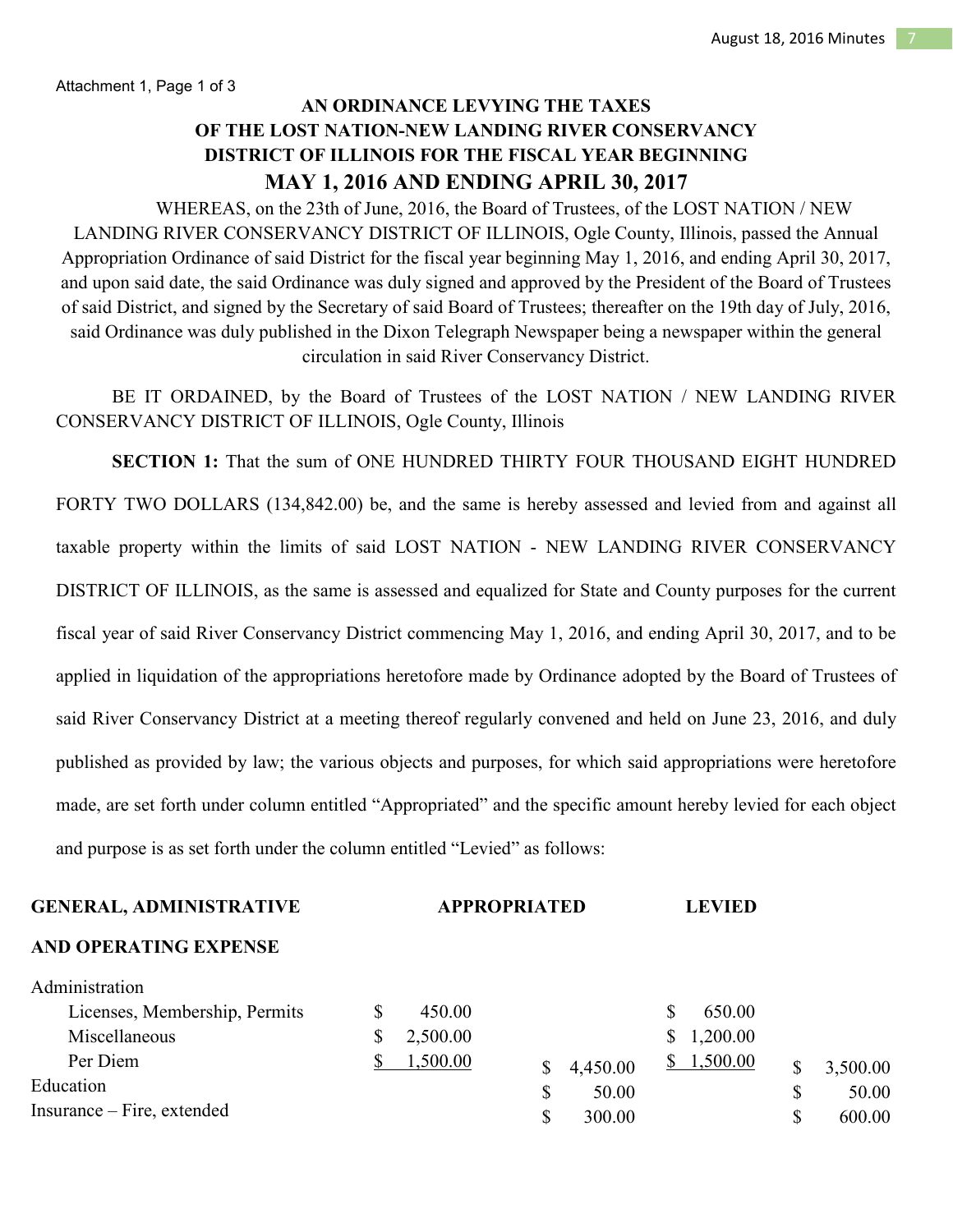| Attachment 1, Page 2 of 3             | <b>APPROPRIATED</b> |          | <b>LEVIED</b>    |                 |              |           |
|---------------------------------------|---------------------|----------|------------------|-----------------|--------------|-----------|
| Lake and Beach Maintenance            |                     |          |                  |                 |              |           |
| Beach                                 | \$                  | 2,500.00 |                  | \$<br>1,200.00  |              |           |
| Dam                                   | \$                  | 500.00   |                  | \$<br>1,000.00  |              |           |
| Dock, Boat, Lake Equip. & Lake Plants | \$                  | 4,000.00 |                  | \$<br>2,000.00  |              |           |
| Fish                                  | \$                  | 3,500.00 |                  | \$<br>3,500.00  |              |           |
| Silt and bank erosion control         | \$                  | 9,000.00 |                  | \$<br>25,000.00 |              |           |
| <b>Stabilization Rebate Program</b>   | \$                  | 1,500.00 |                  | \$<br>1,000.00  |              |           |
| Watershed Partnership                 | \$                  | 4,000.00 | \$25,000.00      | \$<br>4,000.00  | \$           | 37,700.00 |
| Land and Building                     |                     |          |                  |                 |              |           |
| Lake Court Center                     |                     |          |                  |                 |              |           |
| LCC Garbage Removal                   | \$                  | 800.00   |                  | \$<br>800.00    |              |           |
| LCC Gas & Electric                    | \$                  | 4,500.00 |                  | \$<br>5,000.00  |              |           |
| LCC Gen. Maint. Under \$2,000         | \$                  | 1,500.00 |                  | \$<br>2,000.00  |              |           |
| <b>LCC</b> Insurance                  | \$                  | 482.00   |                  | \$<br>482.00    |              |           |
| LCC Mowing/Grounds Maint.             | \$                  | 1,500.00 |                  | \$<br>1,600.00  |              |           |
| <b>LCC</b> Parking Lot                | \$                  | 800.00   |                  | \$<br>10,000.00 |              |           |
| <b>LCC</b> Security                   | \$                  | 100.00   |                  | \$<br>100.00    |              |           |
| <b>LCC Snow Removal</b>               | \$                  | 400.00   |                  | \$<br>750.00    |              |           |
| <b>LCC</b> Supplies                   | \$                  | 700.00   |                  | \$<br>1,000.00  |              |           |
| LCC Tennis Court & Playground         | \$                  | 300.00   |                  | \$<br>500.00    |              |           |
| LCC Water & Sewer                     | \$                  | 1,050.00 |                  | \$<br>1,100.00  |              |           |
| Mowing & Grounds Maintenance          | \$                  | 9,000.00 |                  | \$<br>9,000.00  |              |           |
| Pop Machine Supplies                  | \$                  | 500.00   |                  | \$<br>500.00    |              |           |
| Repairs and updates (Grounds)         | \$                  | 3,000.00 |                  | \$<br>2,500.00  |              |           |
| Snow Removal (Grounds)                | \$                  | 400.00   |                  | \$<br>600.00    |              |           |
| Supplies (Grounds)                    | \$                  | 600.00   | \$25,632.00      | \$<br>1,200.00  | $\mathbb{S}$ | 37,132.00 |
| Office Supply and Postage             |                     |          |                  |                 |              |           |
| <b>Equipment and Supplies</b>         | \$                  | 1,700.00 |                  | \$<br>1,500.00  |              |           |
| Postage and Delivery                  | <u>\$</u>           | 400.00   | \$<br>2,100.00   | \$<br>400.00    | \$           | 1,900.00  |
| Printing and Communication            |                     |          | \$<br>2,000.00   |                 | \$           | 2,000.00  |
| Professional Fees                     |                     |          |                  |                 |              |           |
| <b>Aquatic Management</b>             | \$                  | 2,500.00 |                  | \$<br>2,000.00  |              |           |
| <b>Grant Writing</b>                  | \$                  | 750.00   |                  | \$<br>1,000.00  |              |           |
| Legal                                 | \$                  | 2,000.00 |                  | \$<br>1,000.00  |              |           |
| Other (engineer, wildlife, clerical)  | <u>\$</u>           | 400.00   | \$<br>5,650.00   | \$<br>1,000.00  | \$           | 5,000.00  |
| <b>Reserve Accounts</b>               |                     |          | \$<br>200,859.59 |                 | \$           | 7,435.00  |
| Security                              |                     |          | \$<br>300.00     |                 | \$           | 6,000.00  |
| Travel                                |                     |          | \$<br>125.00     |                 | \$           | 125.00    |
| <b>Utilities</b>                      |                     |          |                  |                 |              |           |
| Garbage                               | \$                  | 2,900.00 |                  | \$<br>3,000.00  |              |           |
| Portapotty                            | S                   | 1,400.00 |                  | \$<br>1,400.00  |              |           |
| Telephone                             |                     | 1,400.00 | \$<br>5,700.00   | \$<br>1,450.00  | \$           | 5,850.00  |
| Volunteer Outreach                    |                     |          | \$<br>100.00     |                 | \$           | 150.00    |
| W                                     |                     |          | \$<br>24,050.00  |                 | \$           | 24,050.00 |

Wages